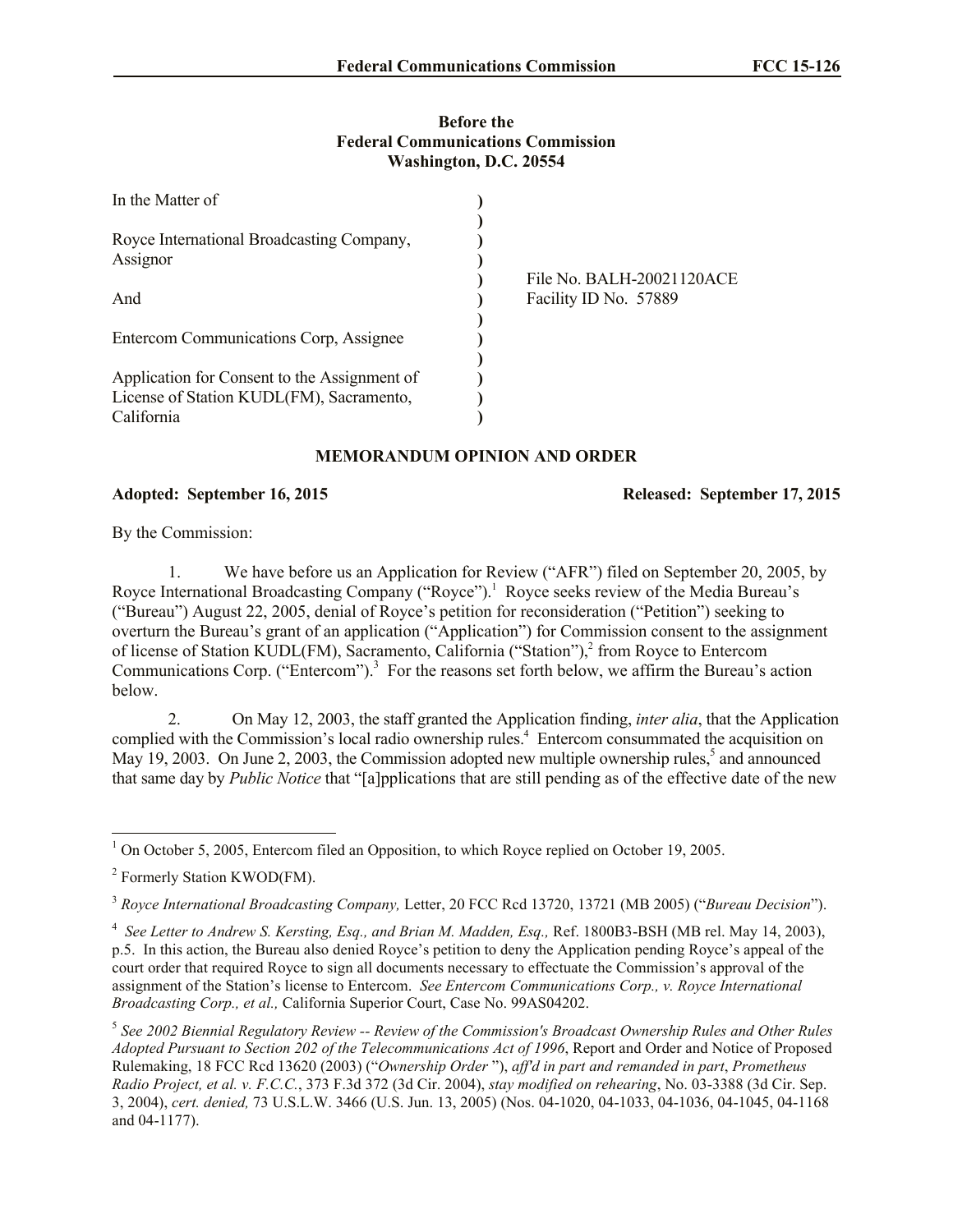rules will be processed under the new rules."<sup>6</sup> On June 11, 2003, Royce filed its Petition, arguing that, the Application was still "pending" at the time the *June Public Notice* was released and therefore that it should have been processed under the new ownership rules. It relies on Section 1.65 of the Commission's Rules ("Rules"), which reads, in pertinent part:

*For purposes of this section*, an application is "pending" before the Commission from the time it is accepted for filing by the Commission until a Commission grant or denial of the application is no longer subject to reconsideration by the Commission or to review by any court.<sup>7</sup>

The Bureau denied the Petition, finding that the "grandfathering" provisions of the *Ownership Order*<sup>8</sup> were controlling, that the staff properly did not apply the new rules to a transaction consummated prior to the adoption of the new rules, and therefore that Royce's reliance on Section 1.65 was "misplaced."<sup>9</sup>

3. On review, Royce claims that the Bureau did not address its argument that the Application was "pending" when the local radio ownership rules were adopted on June 2, 2003, pursuant to Section 1.65 of the Rules.<sup>10</sup> Royce also improperly raises several arguments for the first time in the AFR, which we hereby dismiss pursuant to Section  $1.115(c)$  of the Rules.<sup>11</sup>

4. We conclude that Royce has failed to demonstrate that the Bureau erred when it determined that the Application should not be re-processed under the revised local ownership rules. The *Ownership*  Order explicitly grandfathered all "existing" broadcast combinations.<sup>12</sup> The transaction at issue was consummated before the *Ownership Order* was adopted. Therefore, as of the adoption date, the Entercom combination was an "existing" combination that was grandfathered by the *Ownership Order*. 13 The Bureau correctly applied the rules that were in effect on May 12, 2003, the date on which the Application was granted.<sup>14</sup> Moreover, the *Bureau Decision* addressed Royce's Section 1.65 "pending" argument,

<sup>9</sup> *Bureau Decision* at 13722.

<sup>11</sup> 47 C.F.R. § 1.115(c). Royce argues for the first time that: (1) the Bureau "unlawfully" determined that the court's stay of the rules adopted in the *Ownership Order* applies in this case, *see Prometheus Radio Project, et al. v. F.C.C.*, No. 03-3388, slip op. at 3 (3d Cir. Sept. 3, 2003) (*per curiam*); (2) the Bureau, by not addressing Royce's Section 1.65 "pending" argument, violated 5 U.S.C § 557(c) of the Administrative Procedure Act which requires that any ruling in an adjudicatory decision "show the ruling on each finding, conclusion or exception presented"; and (3) the Bureau, by failing to apply Section 1.65(a) as well as the application processing guidelines established in the *Ownership Order,* violated the fundamental tenet that the Commission must follow its own rules. We note that while the judicial stay of the revised local radio ownership rules was subsequently lifted, and the Bureau issued a new public notice setting forth processing guidance for pending applications, *Revised FCC Forms 301, 314, & 315 Approved & Available for Use; Media Bureau Announces End to Freeze on the Filing of Forms 301, 314, & 315 for Commercial Radio Stations*, Public Notice, 19 FCC Rcd 19642 (MB 2004), that does not alter the outcome of this case for the reasons explained in this order.

<sup>&</sup>lt;sup>6</sup> See Media Bureau Announces Processing Guidelines for Broadcast Station Applications, Public Notice, 18 FCC Rcd 11319 (2003) ("*June Public Notice*").

 $7$  47 C.F.R. § 1.65(a) (emphasis supplied).

<sup>8</sup> *Ownership Order,* 18 FCC Rcd at 13807-14 (Section VI(D)).

 $10$  AFR at 5.

<sup>&</sup>lt;sup>12</sup> Ownership Order, 18 FCC Rcd at 13808.

<sup>13</sup> *Bureau Decision*, 20 FCC Rcd at 13721.

<sup>14</sup> *See Bureau Decision*, 20 FCC Rcd at 13721.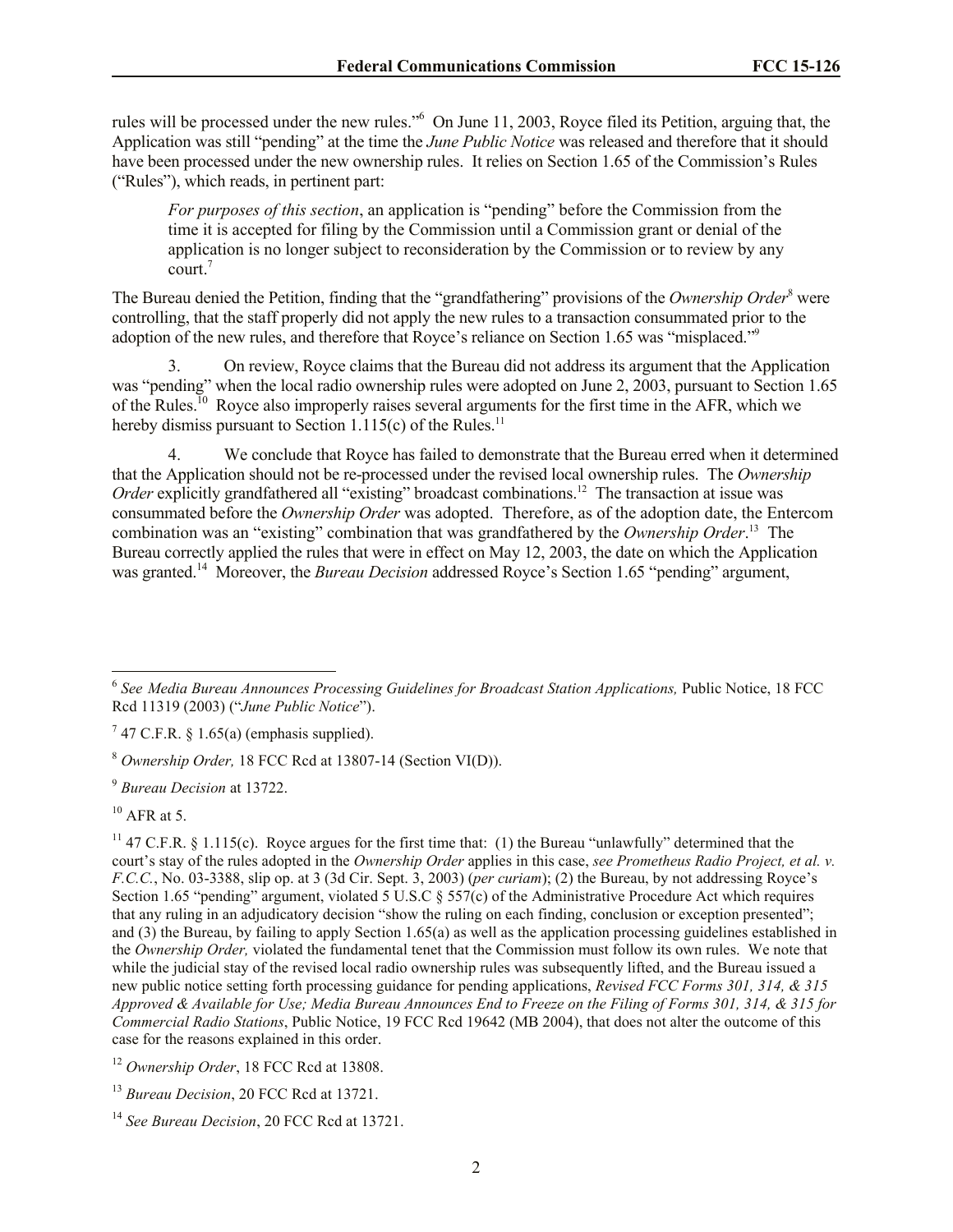finding that given the controlling grandfathering policy adopted in the *Ownership Order*, Royce's reliance on Section 1.65 was "misplaced."<sup>15</sup>

5. The *June Public Notice* implemented processing guidance provided in the *Ownership Order*, using language that is identical in all material respects to the text of the *Ownership Order*. 16 The Bureau's interpretation of the Commission's processing guidance is consistent with Commission precedent<sup>17</sup> and with the Commission's clear intent in the *Ownership Order* to avoid disturbing existing combinations of stations.<sup>18</sup> The *Ownership Order* and the *June Public Notice* stated that petitions to deny and informal objections that were filed against "Pending Applications" before the adoption of the *Ownership Order*  and that did not raise competition issues would be addressed "at the time we act on such Applications."<sup>19</sup> This language supports the Bureau's conclusion that the word "pending" was meant to exclude applications on which the Bureau had already acted. Finally, Section 1.65(a) of the Rules does not provide an independent basis for interpreting the word "pending" to mean "non-final" in this context, as Royce claims. Section 1.65(a) explicitly states that the term is defined in this way "[f]or purposes of this section."<sup>20</sup> Section 1.65(a) requires applicants to ensure that their applications remain accurate and complete and to amend a pending application promptly whenever information furnished in the application is no longer "substantially accurate and complete in all significant respects,"<sup>21</sup> a purpose that is wholly unrelated to the determination of how the Commission's ownership rules should be applied in specific cases. Thus, we reject Royce's argument that Section 1.65 governs the resolution of its AFR.<sup>22</sup>

<sup>19</sup> *Ownership Order*, 18 FCC Rcd at 13814, ¶ 498; June *Public Notice*, 18 FCC Rcd at 11319-20.

<sup>20</sup> 47 C.F.R. § 1.65(a). *See Pinelands, Inc.*, *supra*, 7 FCC Rcd at 6061 n.10 ("The limitation of the definition [of 'pending'] for [Section] 1.65 purposes clearly implies that an application may not be deemed 'pending' for other purposes.").

 $^{21}$  47 C.F.R. § 1.65(a).

l

(continued….)

<sup>&</sup>lt;sup>15</sup> *Id.* The purpose of 47 C.F.R  $\S$  1.65 is to ensure that the Commission has on file current information as to matters that might be subject to further proceedings before the Commission or the courts. *See Pinelands, Inc.,* Memorandum Opinion and Order, 7 FCC Rcd 6058, 6061 n.10 (1992).

<sup>16</sup> *Ownership Order,* 18 FCC Rcd at 13813-14, ¶ 498.

<sup>&</sup>lt;sup>17</sup> Golden Triangle Radio, Inc., et al., 20 FCC Rcd 4396, 4397-98 (2005) (affirming Bureau's processing of applications under the ownership rules then in effect even though Commission adopted revised rules while the petition for reconsideration was pending and stating, "We do not generally apply changes in ownership rules retroactively so as to require divestiture of existing combinations, and we did not do so when we revised the local radio rule [in 2003].").

<sup>&</sup>lt;sup>18</sup> In light of this express intent, had the Commission intended to require already-granted applications to be re-filed for processing under the new rules, with the potential result that such combinations would be found non-compliant and therefore subject to divestiture, we expect that it would have said so explicitly. *Cf. Whitman v. American Trucking Ass'n*, 531 U.S. 457, 468 (2001) (Congress "does not alter the fundamental details of a regulatory scheme in vague terms or ancillary provisions – it does not . . . hide elephants in mouseholes.").

<sup>&</sup>lt;sup>22</sup> See Reply to Opposition to AFR at 4 ("[F]or purposes of Section 1.65, the KWOD [now KUDL] Application still remains 'pending.'"). In its Reply to Opposition to AFR, Royce argues, for the first time, that the word "pending" appears in two sections of the Communications Act and another Commission rule and that the term is defined in all three instances to include applications that have been granted or denied by an order that is not yet final. Reply to Opposition to AFR at 5-6 & n.6 (citing 47 U.S.C. § 311(c)(4), (d)(4); 47 C.F.R. § 73.3525(h)). We dismiss this portion of the pleading because the argument was not presented to the Bureau. 47 C.F.R. § 1.115(c). As a separate and independent basis for rejecting the argument, however, we find that none of these provisions is applicable to the facts of this case or sheds any light on the meaning of the word "pending" as used in the Commission and Bureau processing guidance. *See* 47 U.S.C. § 311(c)-(d) (where the Commission receives conflicting applications for construction permits, or where an application for license renewal conflicts with an application for a construction permit, a pending application may not be withdrawn absent Commission approval); 47 C.F.R. § 73.3525 (parties